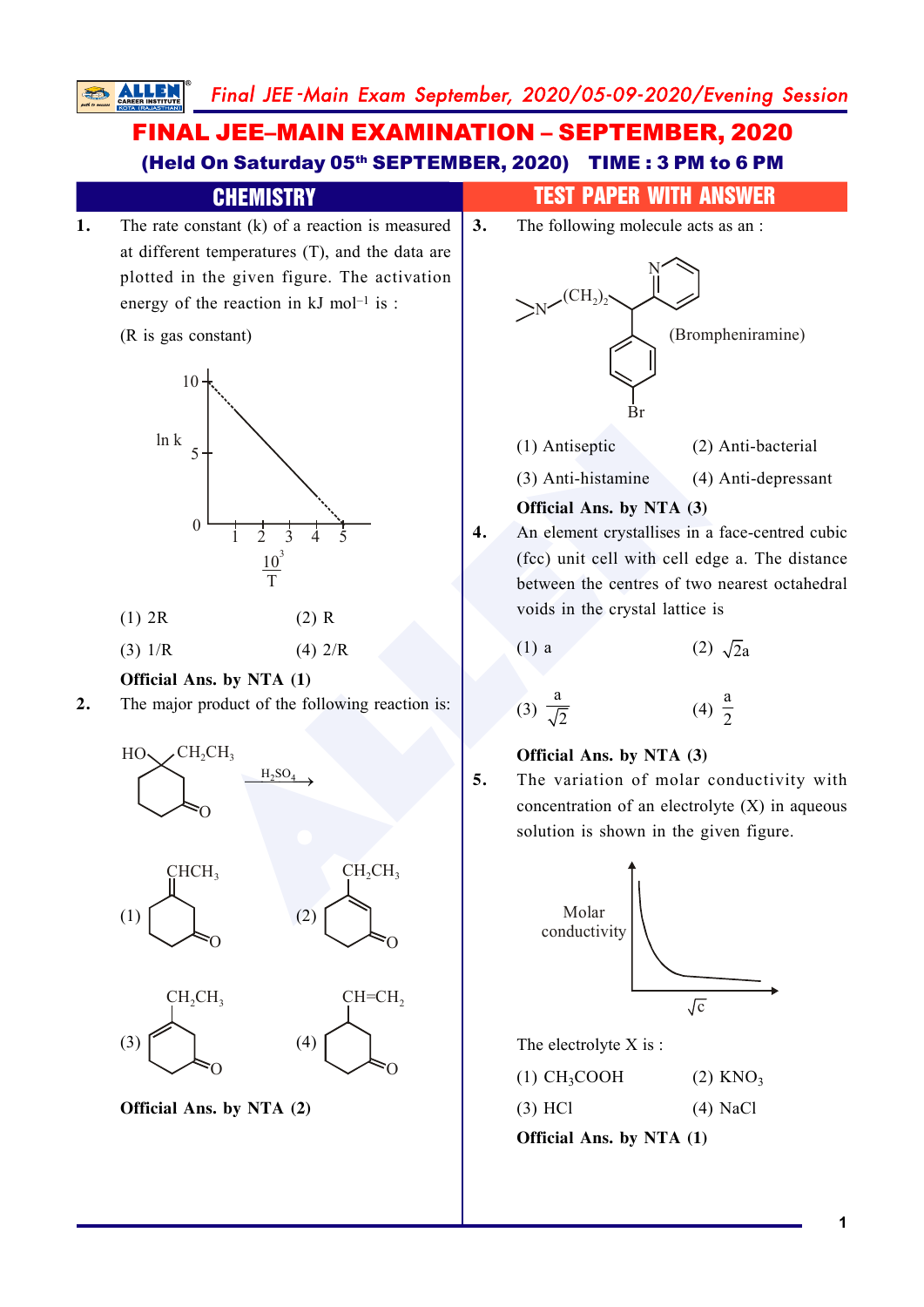# Final JEE -Main Exam September, 2020/05-09-2020/Evening Session

- **6.** The one that is NOT suitable for the removal of permanent hardness of water is :
	- (1) Treatment with sodium carbonate
	- (2) Calgon's method
	- (3) Clark's method
	- (4) Ion-exchange method

## **Official Ans. by NTA (3)**

- **7.** The correct statement about probability density (except at infinite distance from nucleus) is :
	- (1) It cn be negative for 2p orbital
	- (2) It can be zero for 3p orbital
	- (3) It can be zero for 1s orbital
	- (4) It can never be zero for 2s orbital

## **Official Ans. by NTA (2)**

**8.** The increasing order of boiling points of the following compounds is :



- (1)  $I \leq IV \leq III \leq II$
- (2) IV < I < II < III
- (3)  $I < III < IV < II$
- (4) III <  $I < II < IV$

## **Official Ans. by NTA (1)**

**9.** The compound that has the largest H–M–H bond angle  $(M=N, O, S, C)$ , is :

| $(1)$ H <sub>2</sub> O | $(2)$ CH <sub>4</sub> |
|------------------------|-----------------------|
|------------------------|-----------------------|

| (3) NH <sub>3</sub> | $(4) H_2S$ |
|---------------------|------------|
|---------------------|------------|

## **Official Ans. by NTA (2)**

10. Among the following compounds, geometrical isomerism is exhibited by :



## **Official Ans. by NTA (2) Official Ans.** by ALLEN  $(2 \& 4)$

- 11. Which one of the following polymers is not obtained by condensation polymerisation?
	- (1) Buna N (2) Bakelite
	- (3) Nylon 6 (4) Nylon 6, 6

## **Official Ans. by NTA (1)**

12. The final major product of the following reaction is :

$$
\begin{picture}(150,10) \put(0,0){\line(1,0){10}} \put(15,0){\line(1,0){10}} \put(15,0){\line(1,0){10}} \put(15,0){\line(1,0){10}} \put(15,0){\line(1,0){10}} \put(15,0){\line(1,0){10}} \put(15,0){\line(1,0){10}} \put(15,0){\line(1,0){10}} \put(15,0){\line(1,0){10}} \put(15,0){\line(1,0){10}} \put(15,0){\line(1,0){10}} \put(15,0){\line(1,0){10}} \put(15,0){\line(1,0){10}} \put(15,0){\line(1,0){10}} \put(15,0){\line(1,0){10}} \put(15,0){\line(1,0){10}} \put(15,0){\line(1,0){10}} \put(15,0){\line(1,0){10}} \put(15,0){\line(1,0){10}} \put(15,0){\line(1,0){10}} \put(15,0){\line(1,0){10}} \put(15,0){\line(1,0){10}} \put(15,0){\line(1,0){10}} \put(15,0){\line(1,0){10}} \put(15,0){\line(1,0){10}} \put(15,0){\line(1,0){10}} \put(15,0){\line(1,0){10}} \put(15,0){\line(1,0){10}} \put(15,0){\line(1,0){10}} \put(15,0){\line(1,0){10}} \put(15,0){\line(1,0){10}} \put(15,0){\line(1,0){10}} \put(15,0){\line(1,0){10}} \put(15,0){\line(1,0){10}} \put(15,0){\line(1,0){10}} \put(15,0){\line(1,0){10}} \put(15,0){\line(1,0){10}} \put(15,0){\line(1,0){10}} \put(15,0){\line(1,0){10}} \put(15,0){\line(1,0){10}} \put(15,0){\line(1,0){10}} \put(15,0){\line(
$$





**Official Ans. by NTA (1)**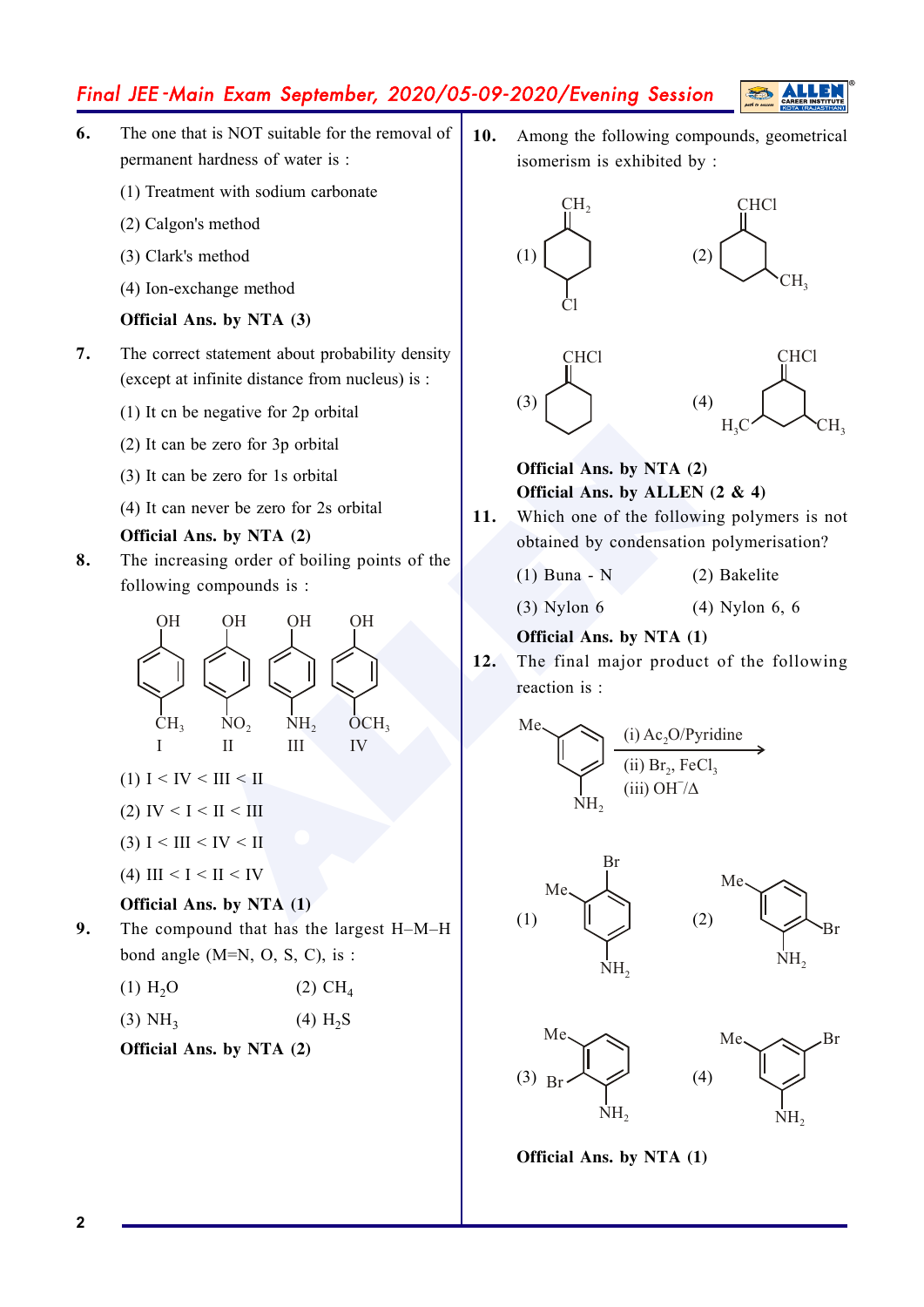# Final JEE -Main Exam September, 2020/05-09-2020/Evening Session

- **13.** Hydrogen peroxide, in the pure state, is :
	- (1) non-planar and almost colorless
	- (2) linear and almost colorless
	- (3) planar and blue in color
	- (4) linear and blue in color

#### **Official Ans. by NTA (1)**

- 14. Boron and silicon of very high purity can be obtained through :
	- (1) vapour phase refining
	- (2) electrolytic refining
	- (3) liquation
	- (4) zone refining

#### **Official Ans. by NTA (4)**

- 15. Lattice enthalpy and enthalpy of solution of NaCl are  $788 \text{ kJ}$  mol<sup>-1</sup> and 4 kJ mol<sup>-1</sup>, respectively. The hydration enthalpy of NaCl is :
	- (1) –780 kJ mol<sup>-1</sup> (2) –784 kJ mol<sup>-1</sup>
	- (3) 780 kJ mol<sup>-1</sup> (4) 784 kJ mol<sup>-1</sup>

#### **Official Ans. by NTA (2)**

- **16.** Reaction of ammonia with excess  $Cl_2$  gives :
	- (1)  $NH_4Cl$  and  $N_2$
	- (2)  $NCl_3$  and  $NH_4Cl$
	- $(3)$  NH<sub>4</sub>Cl and HCl
	- $(4)$  NCl<sub>3</sub> and HCl

#### **Official Ans. by NTA (4)**

- 17. The correct order of the ionic radii of
	- O<sup>2–</sup>, N<sup>3–</sup>, F<sup>–</sup>, Mg<sup>2+</sup>, Na<sup>+</sup> and Al<sup>3+</sup> is :
	- (1)  $Al^{3+} < Na^{+} < Mg^{2+} < O^{2-} < F^{-} < N^{3-}$
	- (2)  $N^{3-} < 0^{2-} < F^{-} < Na^{+} < Mg^{2+} < A^{13+}$
	- (3)  $Al^{3+} < Mg^{2+} < Na^{+} < F^{-} < O^{2-} < N^{3-}$
	- (4)  $N^{3-} < F^{-} < 0^{2-} < Mg^{2+} < Na^{+} < A^{3+}$

**Official Ans. by NTA (3)** 

18. Consider the complex ions,

*trans*-[ $Co(en)_2Cl_2$ ]<sup>+</sup> (A) and

 $cis$ - $[Co(en)_2Cl_2]^+$  (B). The correct statement regarding them is :

- (1) both (A) and (B) can be optically active
- (2) both (A) and (B) cannot be optically active
- (3) (A) can be optically active, but (B) cannot be optically active
- (4) (A) cannot be optically active, but (B) can be optically active

#### **Official Ans. by NTA (4)**

19. Adsorption of a gas follows Freundlich adsorption isotherm. If x is the mass of the gas adsorbed on mass m of the adsorbent, the

correct plot of 
$$
\frac{x}{m}
$$
 versus p is :









**Official Ans. by NTA (3)**